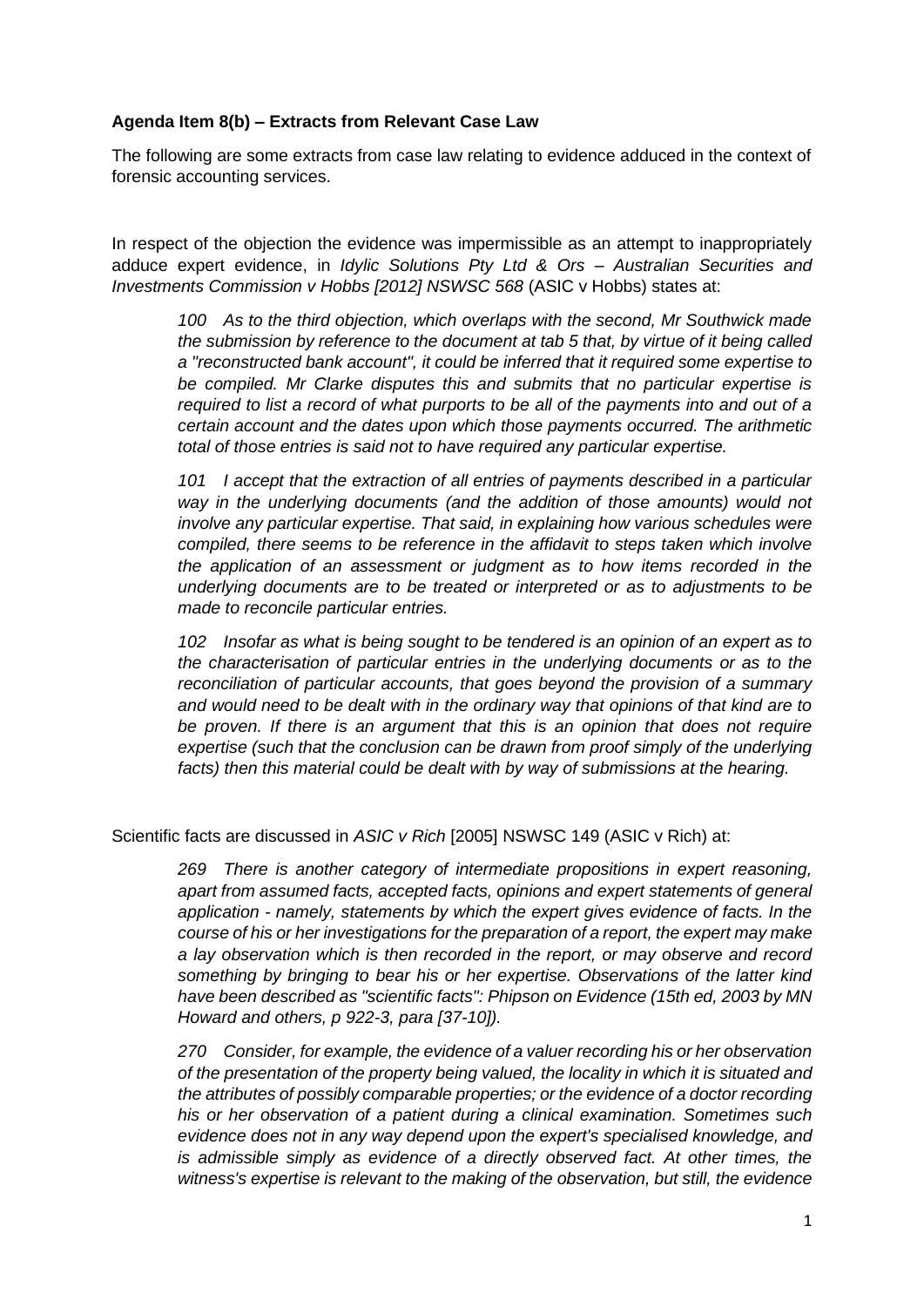*is admissible as evidence of an observed fact. As the learned editors of in Phipson on Evidence (15th ed, 2003 by MN Howard and others) say (at p 922-3, para 37-10):*

> *"Expert witnesses have the advantage of a particular skill or training. This not only enables them to form opinions and to draw inferences from observed facts, but also to identify facts which may be obscure or invisible to a lay witness. … A microbiologist who looks through a microscope and identifies a microbe is perceiving a fact no less than the bank-clerk who sees an armed robbery committed. The only difference is that the former can use a particular instrument and can ascribe objective significance to the data he perceives. The question of subjective assessment and interpretation which is the essence of opinion evidence hardly enters into the matter at all."*

*271 Such evidence is different from the assumed and accepted facts upon which the expert relies for the purposes of expressing his or her opinion, because this evidence is of the expert's own making. It not hearsay because it is evidence of the expert's own work and observation, and it is relevant in a "secondary sense", because it forms part of the expert's reasoning process: see Aktieselskabet de Danske Sukkerfabrikker v Bajamar Compania Naviera SA ("The Torenia") [1983] 2 Lloyd's LR 210, at 233 per Hobhouse J.*

*272 It seems to me that some of the work of a forensic accountant is to be treated as admissible in the same fashion as scientific facts. Suppose the report of a forensic accountant contains a complex financial calculation. The result of the calculation is not an opinion because, if the calculation is done correctly and the financial records from which it has been derived are proven, it is true as an analytic mathematical proposition without reliance on any inferences or questions of judgment. The expert's work is mathematical and analytical rather than based on scientific observation, but in both cases there is a factual conclusion, admissible as evidence of fact, derived from the application of specialised knowledge.*

In relation to accountants providing a straightforward summary of financial evidence, ASIC v Rich stated at:

*309 ASIC's cases begin with Potts v Miller (1940) 64 CLR 282, where Dixon J said (at 303) that when "books are allowed in evidence or their production is not insisted upon, an accountant's statement of the result of his examination is receivable as the evidence of a person of skill". What the accountant is permitted to do, according to Street CJ in Lakeman v Finlay (1959) 59 SR(NSW) 5, at 7, is to "summarise and give his opinion as to the trading results or financial results disclosed by the figures contained in the books which are in evidence". In R v Hally [1962] Qd R 214, at 228, Gibbs J said the accountant who has examined "books and accounts" could give evidence of "the effect of their contents". In Re Montecatini's Patent (1973) 47 ALJR 161, at 169, he said that when the books are produced, the accountant may "state their general effect".*

*310 These observations seem to envisage a straightforward summary of the financial evidence, rather than an elaborate analysis. Thus, Young J, writing extracurially, referred to an "expert summary of books and financial records" [emphasis supplied]: "Practical Evidence – Affidavits - Part II" (1982) 66 ALJ 298. In Spassked Pty Ltd v Federal Commissioner of Taxation (No 2) (2002) 49 ATR 642, at [13]-[14] Lindgren J referred to Potts v Miller as permitting the accountant who has inspected*